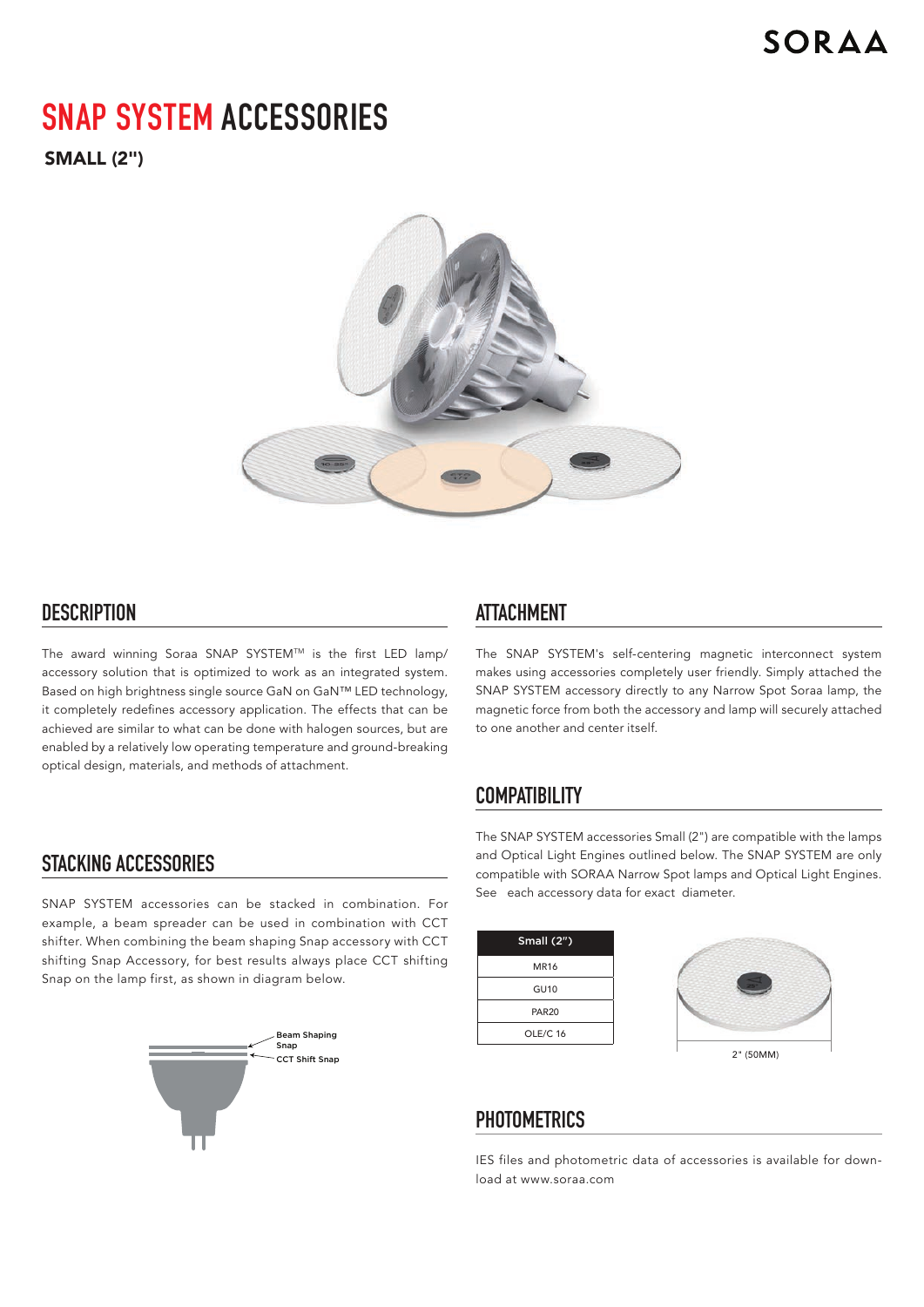### BEAM SPREADER SNAP

Use in any application where reducing the number of beam angle SKUs is required. Reduces inventory costs. Shortens specification, design, sales cycles. Provides maximum flexibility up to the time of installation.

| <b>Beam</b>  | <b>Part Number</b>  | Product<br>Code | CBCP of<br>10 <sup>°</sup> Lamp | Field<br>Angle |
|--------------|---------------------|-----------------|---------------------------------|----------------|
| $25^{\circ}$ | AC-GC-2525-00       | 00325           | 29%                             | $40^{\circ}$   |
| $36^\circ$   | AC-GC-3636-00       | 00327           | 14%                             | $55^\circ$     |
| $60^\circ$   | AC-GC-6060-00 00329 |                 | 5%                              | $10.3^\circ$   |

Lumen Transmissivity: 90% Diameter: 50.0 mm Thickness: 2 mm Magnetic Attach Force: 0.45 lb-F

#### LINEAR SNAP

Use in wall washes and illuminating asymmetric objects. Reduces required number of light fixtures and spill illumination of target objects.

| Beam | <b>Part Number</b><br>Code              | Product<br>10°Lamp Angle | CBCP of | Field<br>Angle<br>Horiz. | Field<br>Vert. |
|------|-----------------------------------------|--------------------------|---------|--------------------------|----------------|
|      | $10^{\circ} - 25^{\circ}$ AC-GE-1025-00 | 00331                    | 52%     | $27^\circ$               | $35^\circ$     |
|      | $10^{\circ} - 36^{\circ}$ AC-GE-1036-00 | 00333                    | 38%     | $27^\circ$               | $43^\circ$     |
|      | 10° - 60° AC-GE-1060-00                 | 03259                    | 25%     | $25^\circ$               | 70°            |

Lumen Transmissivity: 90%

Diameter: 50.0 mm Thickness: 2 mm

Magnetic Attach Force: 0.45 lb-F

#### FLAT TOP SNAP

Provides even illumination center to edge. Eliminates video camera saturation, for use in applications such as critical video surveillance.

| Beam                       | <b>Part Number</b> | Product<br>Code | CBCP of<br>10°Lamp | Field<br>Angle Angle<br>Horiz. Vert. | Field |
|----------------------------|--------------------|-----------------|--------------------|--------------------------------------|-------|
| $25^\circ \times 25^\circ$ | AC-FR-2525-00      | 00335           | 19%                | $44^{\circ}$                         | 44°   |
| $36^\circ \times 36^\circ$ | AC-FR-3636-00      | 00337           | 14%                | $46^\circ$                           | 46°   |

Lumen Transmissivity: 90%

Diameter: 50.0 mm Thickness: 2 mm Magnetic Attach Force: 0.45 lb-F



#### LOUVER SNAP

Eliminates high angle glare, making light beams disappear in downlight applications.

| Cutoff       | <b>Part Number</b> | Product | CBCP of |
|--------------|--------------------|---------|---------|
| Angle        |                    | Code    | 10°Lamp |
| $40^{\circ}$ | AC-LU-4040-00      | 00339   | 63%     |

Diameter: 51.1 mm Thickness: 9.0 mm Magnetic Attach Force: 0.45 lb-F Reduces angular intensity to 0.1% of peak at 40° full angle. Fits around lamp face. Can be used in combination with gimbal ring fixtures.





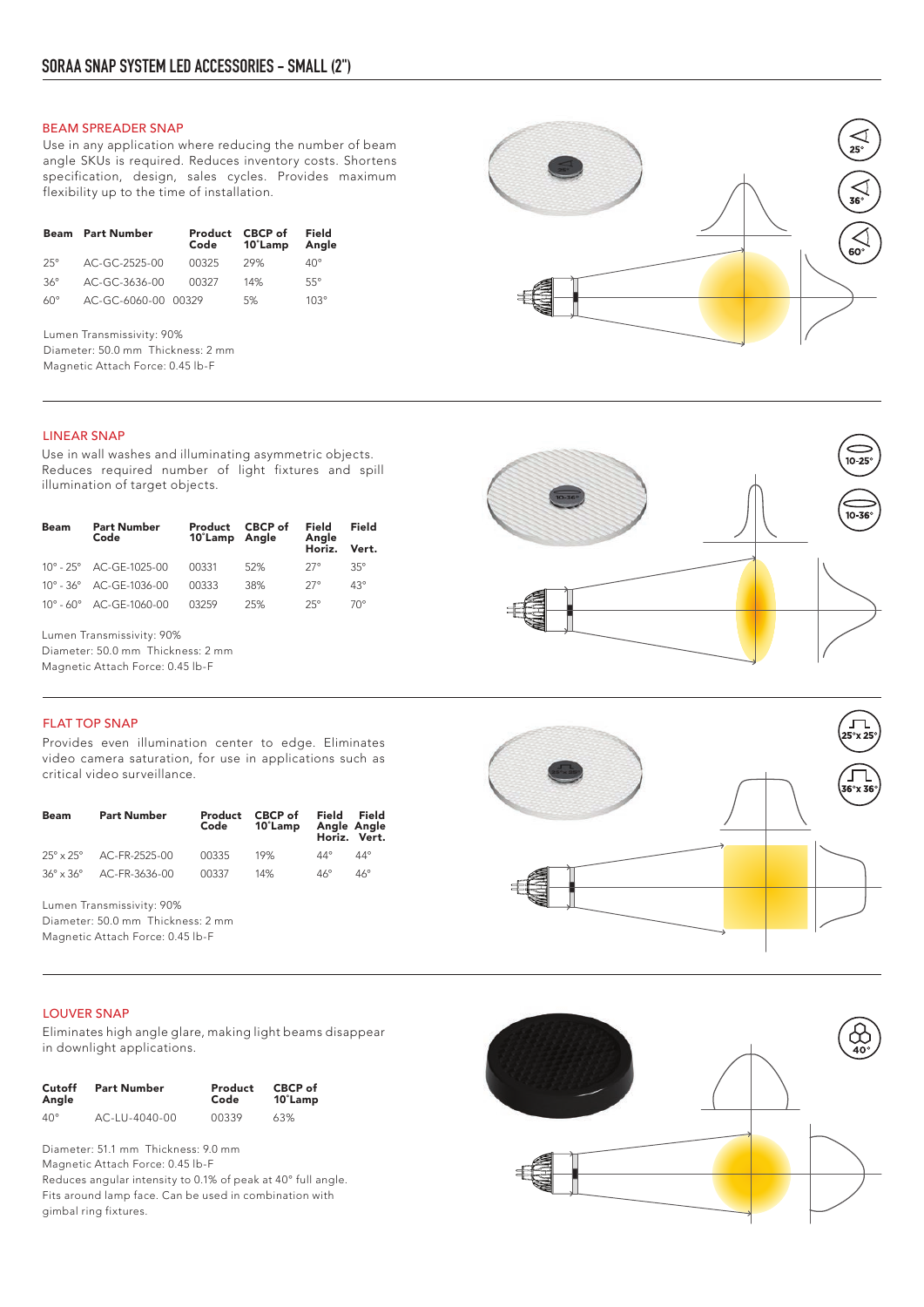#### AIM SNAP

Designed with two lenses the Aim Snap bends the beam from 0 degree to maximum deflection angle of 20 degrees, while maintaining uniform and consistent color and shape.

| <b>Part Number</b> | Product<br>Code | Lumen<br>Transmission | Beam | Max<br>Angle Deflection Angle |
|--------------------|-----------------|-----------------------|------|-------------------------------|
| AC-AM-0020-00      | 03255           | 85%                   | 130  | $20^{\circ}$                  |

#### Suggested way of use:

Use the orientation lines to adjust beam deflection angle.



Narrower angle between orientation lines results in more deflection

Wider angle between orientation lines results in lesser deflection

Stacked orientation lines will result in undesirable optical artifacts. Rotate one lens slightly to mitigate.

Note: May be used with Beam Spreader, Linear, and Flat Top SNAP accessory.

#### CCT SHIFTER SNAP

Use in hospitality and restaurant applications to simulate warm dimming. Create custom colors for festive occasions or brand identity. Single Lamp SKU can be used for multiple color temperatures

|     | <b>CTO*</b> Part Number | Product<br>Code | Lumen<br>Transmissivity Shift | <b>Mired</b> |
|-----|-------------------------|-----------------|-------------------------------|--------------|
|     | 1/4 AC-CC-0001-00       | 00323           | 90%                           | 37           |
| 1/2 | AC-CC-0002-00           | 00321           | 75%                           | 83           |
|     | 3/4 AC-CC-0003-00       | 00319           | ሐበ%                           | 120          |

\*Color Temperature Orange Diameter: 50.0 mm Thickness: 2 mm Magnetic Attach Force: 0.45 lb-F





| <b>CCT SHIFT EFFECT</b>     |                |                |         |  |  |
|-----------------------------|----------------|----------------|---------|--|--|
| <b>Starting</b><br>Lamp CCT | <b>1/4 CTO</b> | <b>1/2 CTO</b> | 3/4 CTO |  |  |
| 2,700K                      | 2.450K         | 2.200K         | 2.000K  |  |  |
| 3,000K                      | 2,700K         | 2,400K         | 2.200K  |  |  |
| 4.000K                      | 3.500K         | 3.000K         | 2.700K  |  |  |
| 5,000K                      | 4.250K         | 3,550K         | 3,125K  |  |  |
|                             |                |                |         |  |  |

#### CLEAR SNAP

Use together with gel and dichroic filters for total color freedom. Produce the exact mood and effect for any environment with the Clear SNAP accessory.

Clear Snap are sold in quantities of ten.

| <b>Part Number</b> | Product<br>Code | Lumen<br>Transmissivity<br>$(1$ Snap) | Lumen<br>Transmissivity<br>(2 Snaps) |
|--------------------|-----------------|---------------------------------------|--------------------------------------|
| AC-CL-0000-00      | 02183           | 93%                                   | 87%                                  |

Diameter: 50.0 mm Thickness: 2 mm Magnetic Attach Force: 0.45 lb-F



Suggested way of use for: Gel Filter Dichroic Filter





CLEAR SNAP GEL DICHROIC CLEAR SNAP